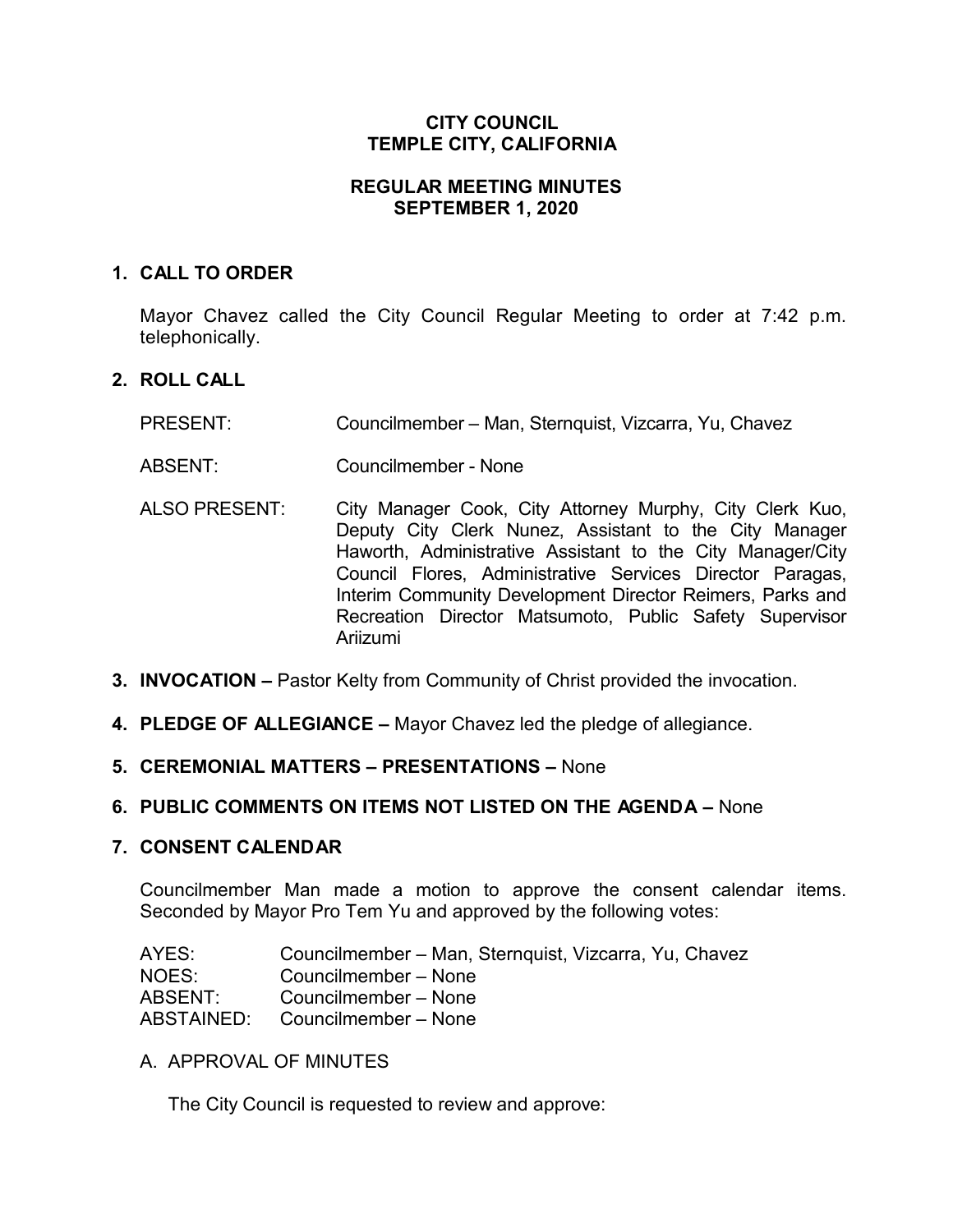- 1. Minutes of the Special [City Council Meeting of](https://ca-templecity.civicplus.com/DocumentCenter/View/14983/7A-1-Special-City-Council-Minutes-2020-08-18) August 15, 2020; and
- 2. [Minutes of the Regular City Council Meeting of August 15, 2020.](https://ca-templecity.civicplus.com/DocumentCenter/View/14984/7A-2-CCM---2020-08-18)

Action: Approved.

### B. PLANNING [COMMISSION MEETING ACTIONS](https://ca-templecity.civicplus.com/DocumentCenter/View/14985/7B-Planning-Commission-Actions-2020-08-11)

The City Council is requested to receive and file actions of the Regular Planning Commission Meeting of August 11, 2020.

Action: Received and filed update.

#### C. [APPROVAL OF TRANSFER AGREEMENT WITH THE LOS ANGELES COUNTY](https://ca-templecity.civicplus.com/DocumentCenter/View/14986/7C-Safe-Clean-Water-Program-Municipal-Program_Staff-Report-with-attachment)  [FLOOD CONTROL DISTRICT FOR THE RECEIPT OF SAFE CLEAN WATER](https://ca-templecity.civicplus.com/DocumentCenter/View/14986/7C-Safe-Clean-Water-Program-Municipal-Program_Staff-Report-with-attachment)  [PROGRAM FUNDS](https://ca-templecity.civicplus.com/DocumentCenter/View/14986/7C-Safe-Clean-Water-Program-Municipal-Program_Staff-Report-with-attachment)

The City Council is requested to approve the transfer agreement in order to begin using the funds for various storm water related projects and programs.

Action:

- 1. Approved a Transfer Agreement between the City and the County of Los Angeles Flood Control District for the receipt of Safe Clean Water Program Funds; and
- 2. Authorized the City Manager to sign the Transfer Agreement.

### D. [AWARD OF PUBLIC WORKS CONTRACT TO ALL AMERICAN ASPHALT FOR](https://ca-templecity.civicplus.com/DocumentCenter/View/14987/7D-Award-of-Contract-for-Las-Tunas-Drive-Pavement-Rehab-Phase-2_Staff-Report_V3-with-attachments)  [THE LAS TUNAS DRIVE PAVEMENT REHABILITATION PHASE 2 FROM](https://ca-templecity.civicplus.com/DocumentCenter/View/14987/7D-Award-of-Contract-for-Las-Tunas-Drive-Pavement-Rehab-Phase-2_Staff-Report_V3-with-attachments)  [SULTANA AVENUE TO EAST CITY LIMIT \(WEST OF BALDWIN AVENUE\), CIP](https://ca-templecity.civicplus.com/DocumentCenter/View/14987/7D-Award-of-Contract-for-Las-Tunas-Drive-Pavement-Rehab-Phase-2_Staff-Report_V3-with-attachments)  [NO. P20-07](https://ca-templecity.civicplus.com/DocumentCenter/View/14987/7D-Award-of-Contract-for-Las-Tunas-Drive-Pavement-Rehab-Phase-2_Staff-Report_V3-with-attachments)

City Council is requested to award a public works contract to All American Asphalt to completion the Las Tunas Drive Pavement Rehabilitation Phase 2 Project.

Action:

- 1. Awarded a Public Works Contract (Contract) to All American Asphalt as the lowest responsible bidder for the Las Tunas Blvd Pavement Rehabilitation, Phase 2, from Sultana Avenue to East City Limit (west of Baldwin Avenue), CIP No. P20-07;
- 2. Authorized the City Manager to execute the Contract in an amount of \$974,333; and
- 3. Authorized 10% of the awarded contract amount as contingency allowance to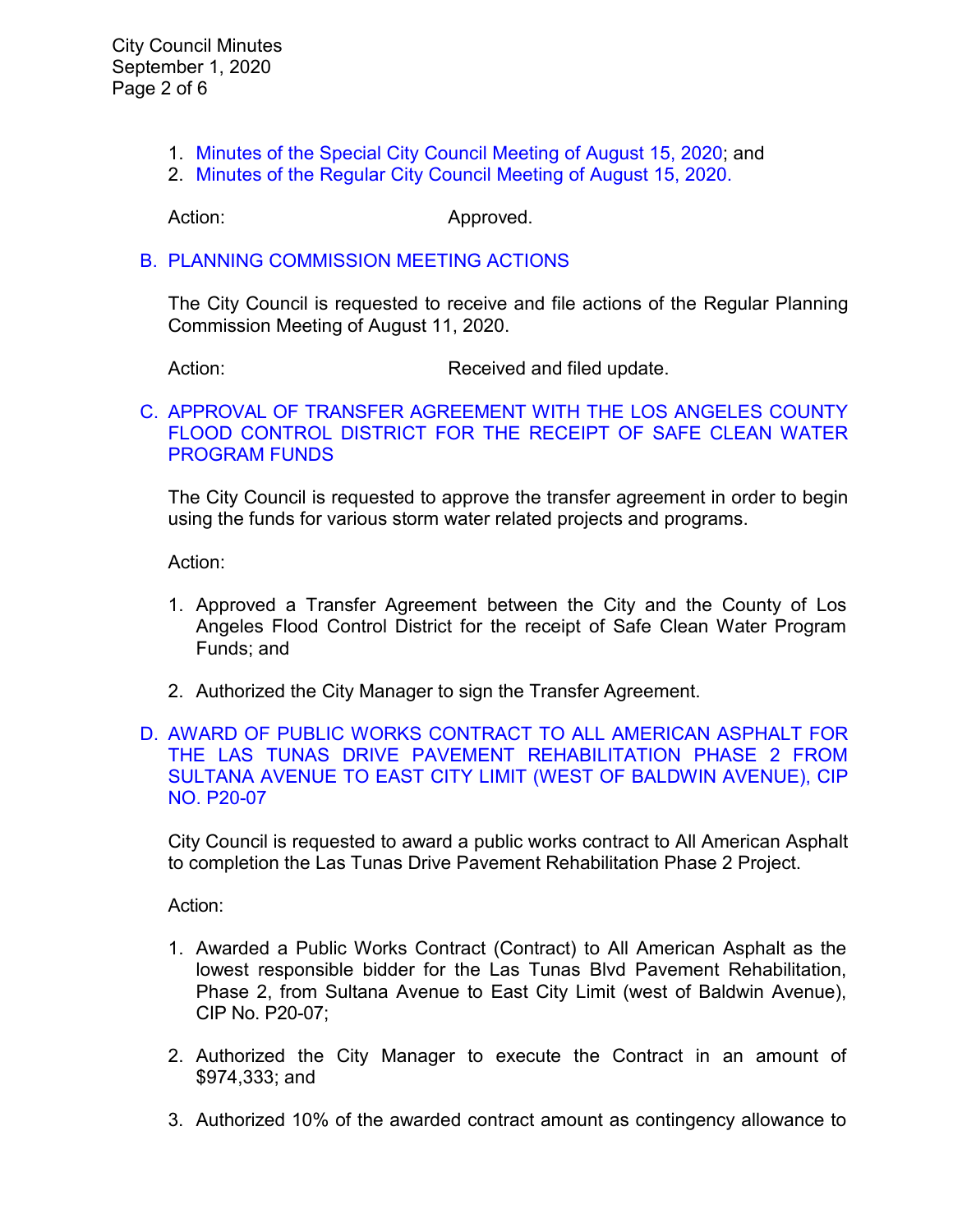be used if necessary for unforeseen conditions at the City Manager's discretion.

### E. [ADOPTION OF RESOLUTION NO. 20-5489](https://ca-templecity.civicplus.com/DocumentCenter/View/14988/7E-CC-Warrant) APPROVING PAYMENT OF BILLS [FOR FISCAL YEAR 2020-21](https://ca-templecity.civicplus.com/DocumentCenter/View/14988/7E-CC-Warrant)

The City Council is requested to adopt Resolution No. 20-5489 authorizing the payment of bills.

Action: **Adopted Resolution No. 20-5489.** 

#### **8. PUBLIC HEARING** – None

#### **9. UNFINISHED BUSINESS** – None

#### **10. NEW BUSINESS**

### A. [REQUEST TO CONTINUE A PUBLIC HEARING FOR THE APPEAL OF](https://ca-templecity.civicplus.com/DocumentCenter/View/15006/10A-Request-to-Continue-a-Public-Hearing-for-the-Appeal-of-Planning-Case-at-5637-Santa-Anita-Ave)  PLANNING [CASE PL 19-1668 AT 5637 SANTA ANITA AVENUE](https://ca-templecity.civicplus.com/DocumentCenter/View/15006/10A-Request-to-Continue-a-Public-Hearing-for-the-Appeal-of-Planning-Case-at-5637-Santa-Anita-Ave)

The City Council is requested to consider a request from the appellant to continue the public hearing for Planning Case PL 19-1668.

Interim Community Development Director Reimers provided a brief background for Planning Case PL 19-1668.

City Council asked questions regarding the public hearing continuation request.

Mayor Chavez opened public comment. Hearing no request to speak, Mayor Chavez closed public comment.

City Council made final comments regarding the appellant's request to continue the public hearing.

Mayor Pro Tem Yu made a motion continuing the public hearing for Planning Case PL 19-1668 for another 60 days. Seconded by Councilmember Man and approved by the following votes:

| AYES:      | Councilmember – Man, Sternquist, Vizcarra, Yu, Chavez |
|------------|-------------------------------------------------------|
| NOES:      | Councilmember - None                                  |
| ABSENT:    | Councilmember - None                                  |
| ABSTAINED: | Councilmember - None                                  |

B. [COMMUNITY DEVELOPMENT BLOCK GRANT PROGRAM COVID-19 RELIEF](https://ca-templecity.civicplus.com/DocumentCenter/View/15007/10B-CDBG-COVID-19-Programs_Staff-Report_CM-edits)  [PROGRAM UPDATE AND SMALL BUSINESS GRANT PROGRAM](https://ca-templecity.civicplus.com/DocumentCenter/View/15007/10B-CDBG-COVID-19-Programs_Staff-Report_CM-edits)  **[GUIDELINES](https://ca-templecity.civicplus.com/DocumentCenter/View/15007/10B-CDBG-COVID-19-Programs_Staff-Report_CM-edits)**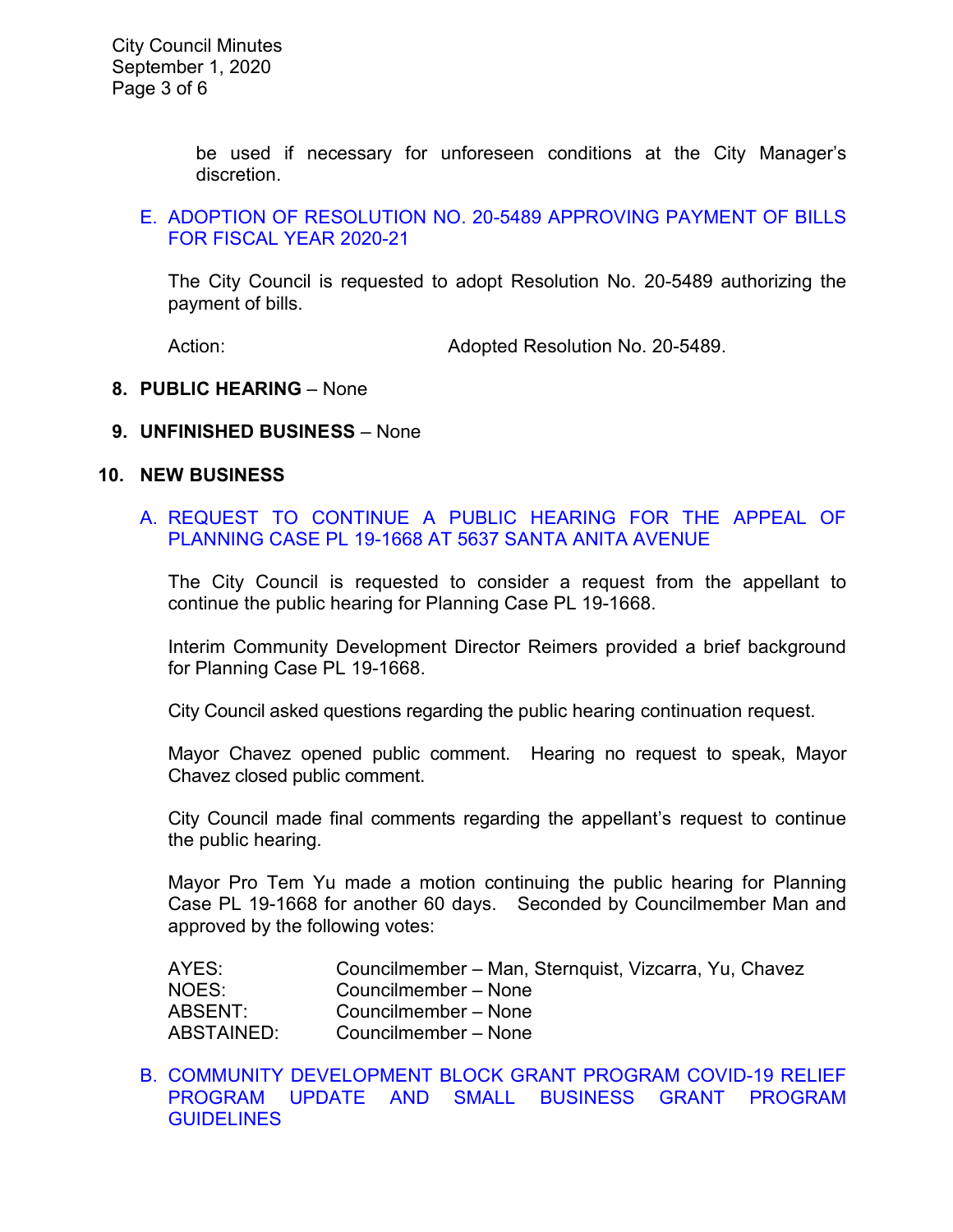The City Council is requested to consider modifying the Small Business Grant Program Guidelines relating to businesses that have already received monetary assistance from another government agency.

Associate Planner Gulick gave a summary of the staff report.

City Council asked questions regarding the status of the Small Business Grant Program.

Mayor Chavez opened public comment. Hearing no request to speak, Mayor Chavez closed public comment.

City Council made final comments regarding modification to the Small Business Grant program.

Councilmember Man made a motion to keep the Small Business Grant Program Guidelines as previously approved by Council and made no further modifications. Seconded by Councilmember Man and approved by the following votes:

AYES: Councilmember – Man, Sternquist, Vizcarra, Yu, Chavez NOES: Councilmember – None ABSENT: Councilmember – None ABSTAINED: Councilmember – None

- **11. UPDATE FROM CITY MANAGER** commented on the upcoming fourth quarter budget report, City's agreement with the Chamber of Commerce, and the continuity plan.
- **12. UPDATE FROM CITY ATTORNEY** provided an update on housing bills proposed by the Senate.

## **13. COUNCIL REPORTS REGARDING AD HOC OR STANDING COMMITTEE MEETINGS**

A. SCHOOL DISTRICT/CITY STANDING COMMITTEE (Councilmember Man and Mayor Chavez) – Formed 1/3/2012

No report.

B. LAS TUNAS DOWNTOWN REVITALIZATION STANDING COMMITTEE (Mayor Chavez and Mayor Pro Tem Yu) – Formed 2/18/2014

No report.

C. FUTURE DEVELOPMENT OF CITY PROPERTIES STANDING COMMITTEE (Mayor Pro Tem Yu and Councilmember Man) – Formed 2/18/2014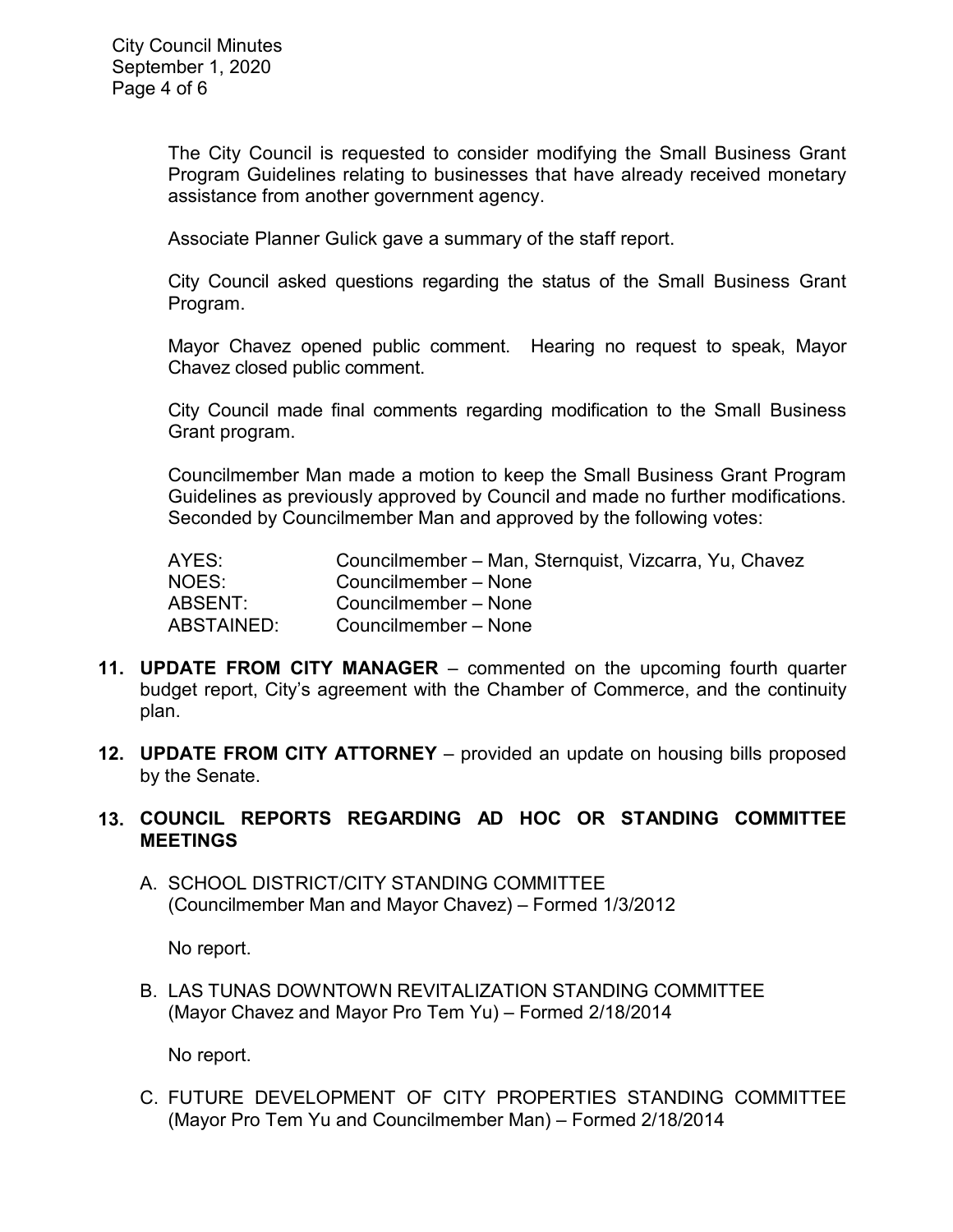City Council Minutes September 1, 2020 Page 5 of 6

No report.

D. AUDIT STANDING COMMITTEE (Mayor Chavez and Mayor Pro Tem Yu) – Formed 7/15/2014

No report.

E. FACILITIES, PUBLIC WORKS, AND INFRASTRUCTURE STANDING **COMMITTEE** (Mayor Pro Tem Yu and Councilmember Man) – Formed 4/4/2017

No report.

F. PRIMROSE PARK ART ELEMENT AD HOC (Councilmember Vizcarra and Mayor Pro Tem Yu) – Formed 5/19/20

Mayor Pro Tem Yu reported that the ad hoc committee met with Parks and Recreation Director Matsumoto and decided that the committee will invite input and recommendation from members of the community and/or former Public Arts Commissioners regarding art element in the Primrose Park for Council's consideration.

## **14. COUNCIL ITEMS SEPARATE FROM THE CITY MANAGER'S REGULAR AGENDA**

- A. COUNCILMEMBER VIZCARRA -- commented on the quality of zoom meetings.
- B. COUNCILMEMBER MAN remarked on the virtual Neighborhood Watch meeting and reported that Chamber of Commerce elected a new Chair (Melissa Demirci from Transtech Engineering) and Vice Chair (Planning Commissioner Jeffrey Lee).
- C. COUNCILMEMBER STERNQUIST asked questions regarding City's guideline for AirBNB and commented regarding the City's public hearing yard sign.
- D. MAYOR PRO TEM YU commented on the remote services provided by the City.
- E. MAYOR CHAVEZ shared that Los Angeles County Sanitation District is testing our waste water for COVID-19 virus and upcoming events. He also shared that he received an email from a member of the public regarding City's contract with the Sheriff's.

# **15. RECESS TO SUCCESSOR AGENCY TO THE TEMPLE CITY COMMUNITY DEVELOPMENT AGENCY MEETING**

At 8:54 p.m., the City Council recessed to the Successor Agency Meeting. Minutes